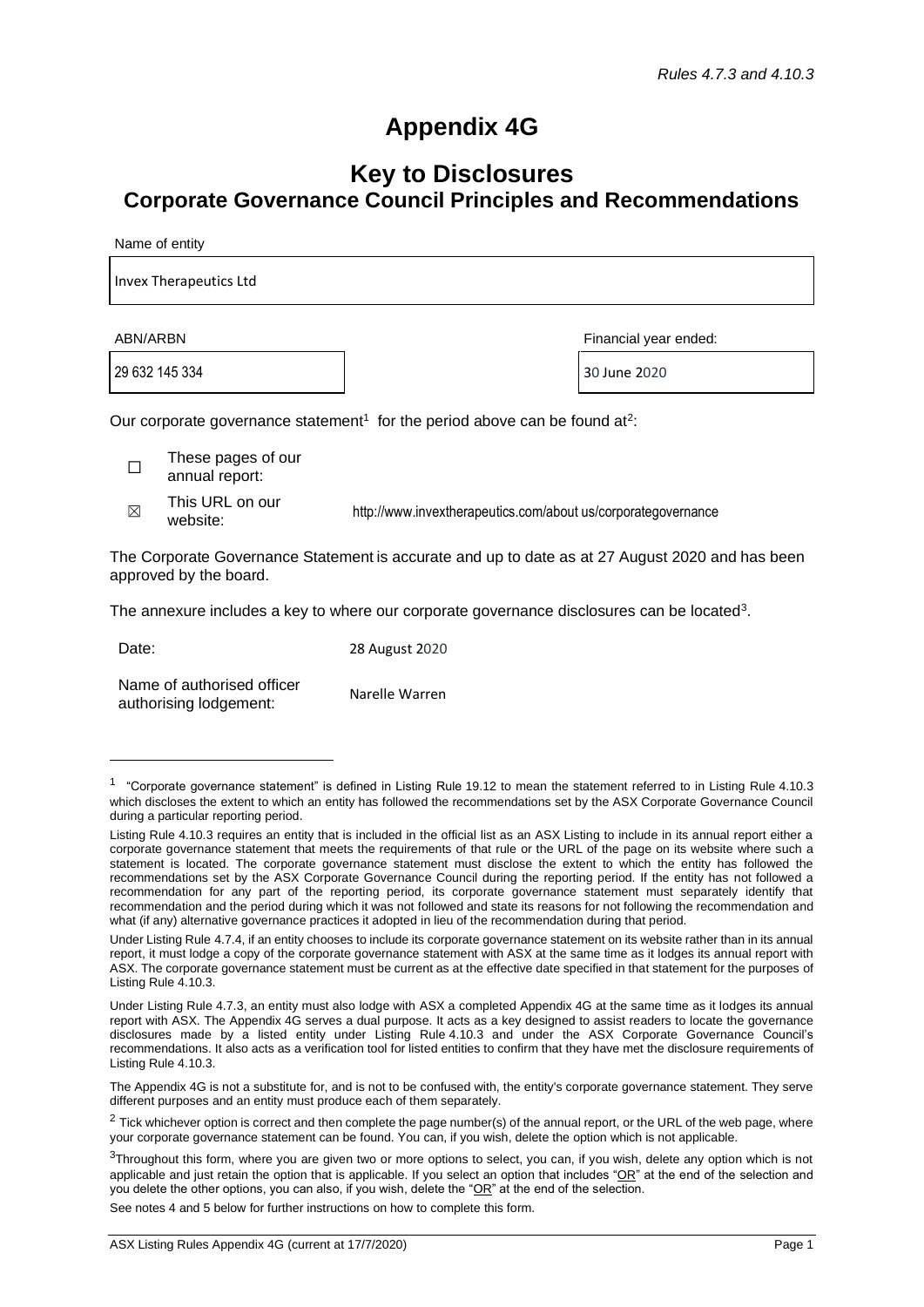## **ANNEXURE – KEY TO CORPORATE GOVERNANCE DISCLOSURES**

|     | <b>Corporate Governance Council recommendation</b>                                                                                                                                                                                                                                                                                                  | Where a box below is ticked, $2$ we have followed the<br>recommendation in full for the whole of the period above. We<br>have disclosed this in our Corporate Governance Statement: | Where a box below is ticked, we have NOT followed the<br>recommendation in full for the whole of the period above. Our<br>reasons for not doing so are:3      |
|-----|-----------------------------------------------------------------------------------------------------------------------------------------------------------------------------------------------------------------------------------------------------------------------------------------------------------------------------------------------------|-------------------------------------------------------------------------------------------------------------------------------------------------------------------------------------|---------------------------------------------------------------------------------------------------------------------------------------------------------------|
|     | <b>PRINCIPLE 1 – LAY SOLID FOUNDATIONS FOR MANAGEMENT AND OVERSIGHT</b>                                                                                                                                                                                                                                                                             |                                                                                                                                                                                     |                                                                                                                                                               |
| 1.1 | A listed entity should have and disclose a board charter setting<br>out:<br>the respective roles and responsibilities of its board and<br>(a)<br>management; and<br>those matters expressly reserved to the board and those<br>(b)<br>delegated to management.                                                                                      | ⊠<br>and we have disclosed a copy of our board charter at:<br>http://www.invextherapeutics.com/about<br>us/corporategovernance/coporategovernanceplan                               | set out in our Corporate Governance Statement OR<br>$\Box$<br>we are an externally managed entity and this recommendation<br>L<br>is therefore not applicable |
| 1.2 | A listed entity should:<br>undertake appropriate checks before appointing a director or<br>(a)<br>senior executive or putting someone forward for election as<br>a director; and<br>provide security holders with all material information in its<br>(b)<br>possession relevant to a decision on whether or not to elect<br>or re-elect a director. | $\boxtimes$                                                                                                                                                                         | set out in our Corporate Governance Statement OR<br>$\Box$<br>we are an externally managed entity and this recommendation<br>ப<br>is therefore not applicable |
| 1.3 | A listed entity should have a written agreement with each director<br>and senior executive setting out the terms of their appointment.                                                                                                                                                                                                              | $\boxtimes$                                                                                                                                                                         | set out in our Corporate Governance Statement OR<br>$\Box$<br>we are an externally managed entity and this recommendation<br>is therefore not applicable      |
| 1.4 | The company secretary of a listed entity should be accountable<br>directly to the board, through the chair, on all matters to do with<br>the proper functioning of the board.                                                                                                                                                                       | $\boxtimes$                                                                                                                                                                         | set out in our Corporate Governance Statement OR<br>Ш<br>we are an externally managed entity and this recommendation<br>ப<br>is therefore not applicable      |

<sup>&</sup>lt;sup>2</sup> Tick the box in this column only if you have followed the relevant recommendation in full for the whole of the period above. Where the recommendation has a disclosure obligation attached, you must insert the location where that disclosure has been made, where indicated by the line with "*insert location*" underneath. If the disclosure in question has been made in your corporate governance statement, you need only insert "our corporate governance statement". If the disclosure has been made in your annual report, you should insert the page number(s) of your annual report (eg "pages 10-12 of our annual report"). If the disclosure has been made on your website, you should insert the URL of the web page where the disclosure has been made or can be accessed (eg "www.entityname.com.au/corporate governance/charters/").

<sup>&</sup>lt;sup>3</sup> If you have followed all of the Council's recommendations in full for the whole of the period above, you can, if you wish, delete this column from the form and re-format it.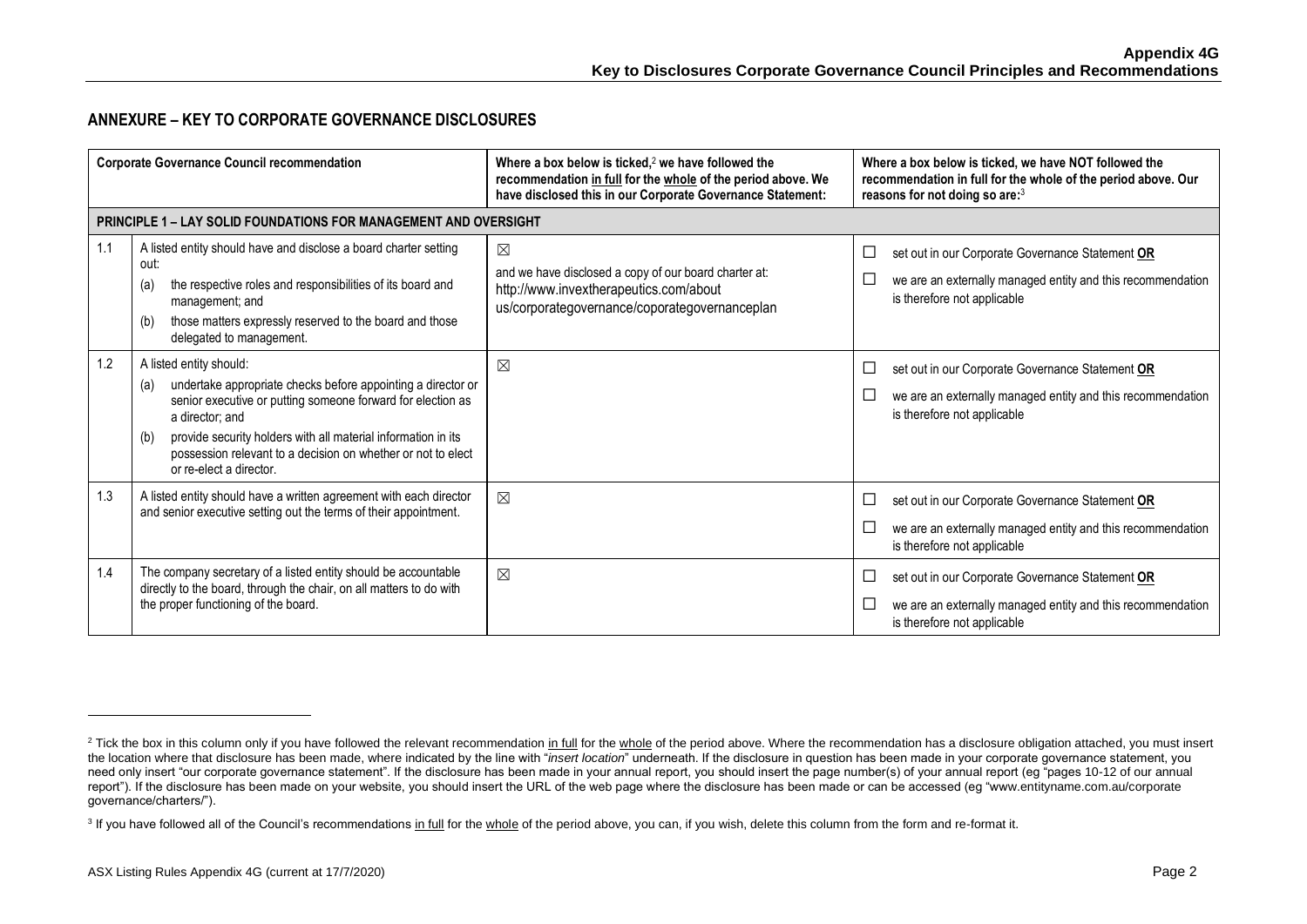|     | <b>Corporate Governance Council recommendation</b>                                                                                                                                                                                                                                                                                                                                                                                                                                                                                                                                                                                                                                                                                                                                                                                                                                                                                                                                                                                                                                                                                                                                                                                                                  | Where a box below is ticked, $2$ we have followed the<br>recommendation in full for the whole of the period above. We<br>have disclosed this in our Corporate Governance Statement:                                                                                                                                                                                                                                                                | Where a box below is ticked, we have NOT followed the<br>recommendation in full for the whole of the period above. Our<br>reasons for not doing so are:3           |
|-----|---------------------------------------------------------------------------------------------------------------------------------------------------------------------------------------------------------------------------------------------------------------------------------------------------------------------------------------------------------------------------------------------------------------------------------------------------------------------------------------------------------------------------------------------------------------------------------------------------------------------------------------------------------------------------------------------------------------------------------------------------------------------------------------------------------------------------------------------------------------------------------------------------------------------------------------------------------------------------------------------------------------------------------------------------------------------------------------------------------------------------------------------------------------------------------------------------------------------------------------------------------------------|----------------------------------------------------------------------------------------------------------------------------------------------------------------------------------------------------------------------------------------------------------------------------------------------------------------------------------------------------------------------------------------------------------------------------------------------------|--------------------------------------------------------------------------------------------------------------------------------------------------------------------|
| 1.5 | A listed entity should:<br>have and disclose a diversity policy;<br>(a)<br>through its board or a committee of the board set<br>(b)<br>measurable objectives for achieving gender diversity in the<br>composition of its board, senior executives and workforce<br>generally; and<br>disclose in relation to each reporting period:<br>(c)<br>the measurable objectives set for that period to<br>(1)<br>achieve gender diversity;<br>the entity's progress towards achieving those<br>(2)<br>objectives; and<br>either:<br>(3)<br>the respective proportions of men and women<br>(A)<br>on the board, in senior executive positions and<br>across the whole workforce (including how the<br>entity has defined "senior executive" for these<br>purposes); or<br>if the entity is a "relevant employer" under the<br>(B)<br>Workplace Gender Equality Act, the entity's<br>most recent "Gender Equality Indicators", as<br>defined in and published under that Act.<br>If the entity was in the S&P / ASX 300 Index at the<br>commencement of the reporting period, the measurable objective<br>for achieving gender diversity in the composition of its board<br>should be to have not less than 30% of its directors of each<br>gender within a specified period. | □<br>and we have disclosed a copy of our diversity policy at:<br>and we have disclosed the information referred to in paragraph (c)<br>at:<br>[insert location]<br>and if we were included in the S&P / ASX 300 Index at the<br>commencement of the reporting period our measurable objective for<br>achieving gender diversity in the composition of its board of not less<br>than 30% of its directors of each gender within a specified period. | $\boxtimes$<br>set out in our Corporate Governance Statement OR<br>□<br>we are an externally managed entity and this recommendation<br>is therefore not applicable |
| 1.6 | A listed entity should:<br>have and disclose a process for periodically evaluating the<br>(a)<br>performance of the board, its committees and individual<br>directors; and<br>disclose for each reporting period whether a performance<br>(b)<br>evaluation has been undertaken in accordance with that<br>process during or in respect of that period.                                                                                                                                                                                                                                                                                                                                                                                                                                                                                                                                                                                                                                                                                                                                                                                                                                                                                                             | $\boxtimes$<br>and we have disclosed the evaluation process referred to in<br>paragraph (a) at:<br>http://www.invextherapeutics.com/about<br>us/corporategovernance/corporategovernanceplan<br>and whether a performance evaluation was undertaken for the<br>reporting period in accordance with that process at:<br>Refer Corporate Governance Statement                                                                                         | set out in our Corporate Governance Statement OR<br>$\Box$<br>$\Box$<br>we are an externally managed entity and this recommendation<br>is therefore not applicable |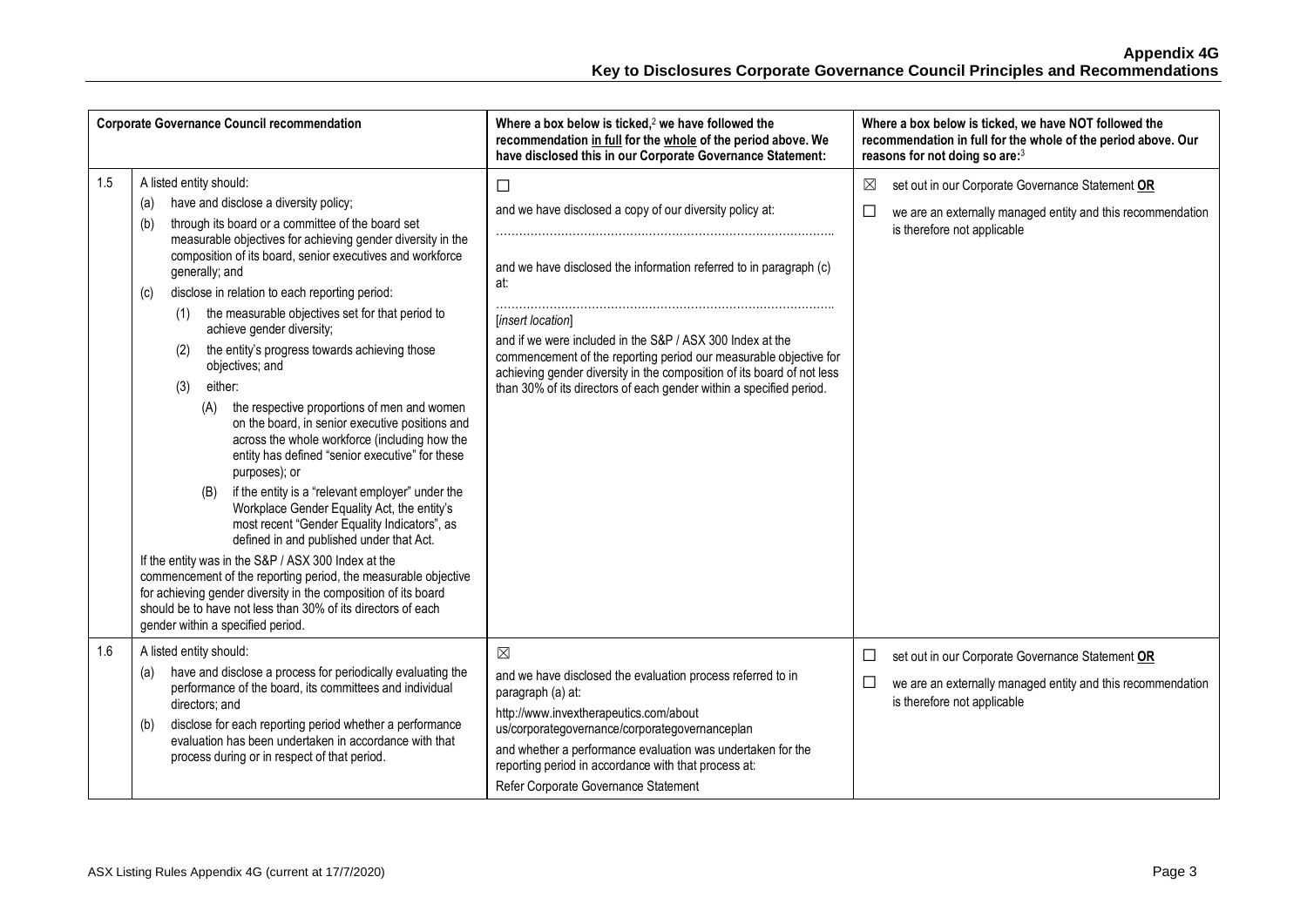| <b>Corporate Governance Council recommendation</b>                                                                                                                                                                                                                                                                                                 | Where a box below is ticked, $2$ we have followed the<br>recommendation in full for the whole of the period above. We<br>have disclosed this in our Corporate Governance Statement:                                                                                                                                                              | Where a box below is ticked, we have NOT followed the<br>recommendation in full for the whole of the period above. Our<br>reasons for not doing so are: <sup>3</sup> |
|----------------------------------------------------------------------------------------------------------------------------------------------------------------------------------------------------------------------------------------------------------------------------------------------------------------------------------------------------|--------------------------------------------------------------------------------------------------------------------------------------------------------------------------------------------------------------------------------------------------------------------------------------------------------------------------------------------------|----------------------------------------------------------------------------------------------------------------------------------------------------------------------|
| A listed entity should:<br>have and disclose a process for evaluating the performance<br>(a)<br>of its senior executives at least once every reporting period;<br>and<br>disclose for each reporting period whether a performance<br>(b)<br>evaluation has been undertaken in accordance with that<br>process during or in respect of that period. | X<br>and we have disclosed the evaluation process referred to in<br>paragraph (a) at:<br>http://www.invextherapeutics.com/about<br>us/corporategovernance/corporategovernanceplan<br>and whether a performance evaluation was undertaken for the<br>reporting period in accordance with that process at:<br>Refer Corporate Governance Statement | set out in our Corporate Governance Statement OR<br>we are an externally managed entity and this recommendation<br>is therefore not applicable                       |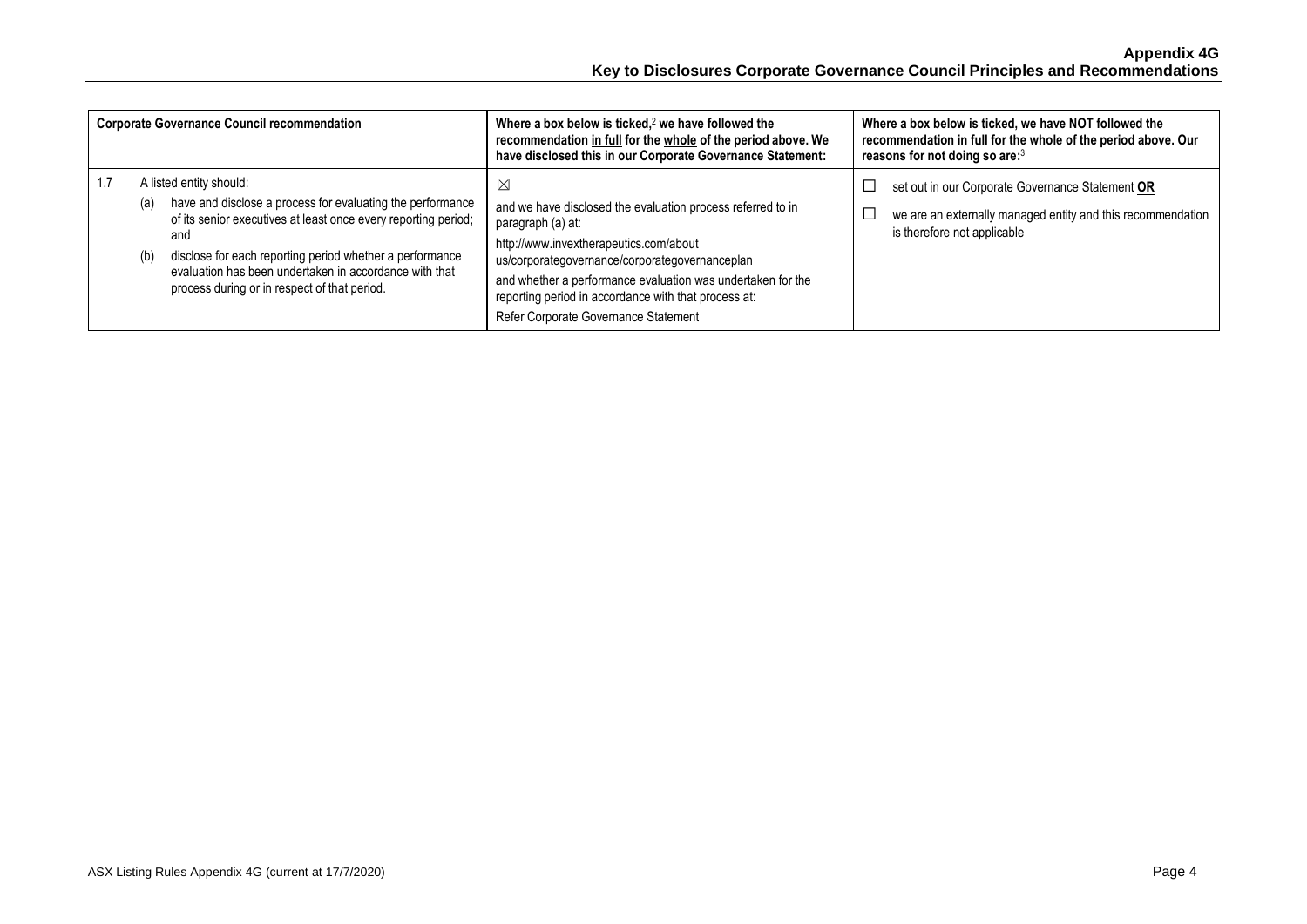|     | <b>Corporate Governance Council recommendation</b>                                                                                                                                                                                                                                                                                                                                                                                                                                                                                                                                                                                                                                                                                                                                                                                                                                 | Where a box below is ticked, $2$ we have followed the<br>recommendation in full for the whole of the period above. We<br>have disclosed this in our Corporate Governance Statement:                                                                                                                                                                                                                                                                                                                                                                                                                                                                              | Where a box below is ticked, we have NOT followed the<br>recommendation in full for the whole of the period above. Our<br>reasons for not doing so are:3                |
|-----|------------------------------------------------------------------------------------------------------------------------------------------------------------------------------------------------------------------------------------------------------------------------------------------------------------------------------------------------------------------------------------------------------------------------------------------------------------------------------------------------------------------------------------------------------------------------------------------------------------------------------------------------------------------------------------------------------------------------------------------------------------------------------------------------------------------------------------------------------------------------------------|------------------------------------------------------------------------------------------------------------------------------------------------------------------------------------------------------------------------------------------------------------------------------------------------------------------------------------------------------------------------------------------------------------------------------------------------------------------------------------------------------------------------------------------------------------------------------------------------------------------------------------------------------------------|-------------------------------------------------------------------------------------------------------------------------------------------------------------------------|
|     | PRINCIPLE 2 - STRUCTURE THE BOARD TO BE EFFECTIVE AND ADD VALUE                                                                                                                                                                                                                                                                                                                                                                                                                                                                                                                                                                                                                                                                                                                                                                                                                    |                                                                                                                                                                                                                                                                                                                                                                                                                                                                                                                                                                                                                                                                  |                                                                                                                                                                         |
| 2.1 | The board of a listed entity should:<br>have a nomination committee which:<br>(a)<br>has at least three members, a majority of whom are<br>(1)<br>independent directors; and<br>is chaired by an independent director,<br>(2)<br>and disclose:<br>the charter of the committee;<br>(3)<br>the members of the committee; and<br>(4)<br>as at the end of each reporting period, the number<br>(5)<br>of times the committee met throughout the period<br>and the individual attendances of the members at<br>those meetings; or<br>if it does not have a nomination committee, disclose that<br>(b)<br>fact and the processes it employs to address board<br>succession issues and to ensure that the board has the<br>appropriate balance of skills, knowledge, experience,<br>independence and diversity to enable it to discharge its<br>duties and responsibilities effectively. | □<br>[If the entity complies with paragraph (a):]<br>and we have disclosed a copy of the charter of the committee at:<br>[insert location]<br>and the information referred to in paragraphs (4) and (5) at:<br>[insert location]<br>[If the entity complies with paragraph (b):]<br>and we have disclosed the fact that we do not have a nomination<br>committee and the processes we employ to address board<br>succession issues and to ensure that the board has the appropriate<br>balance of skills, knowledge, experience, independence and<br>diversity to enable it to discharge its duties and responsibilities<br>effectively at:<br>[insert location] | $\boxtimes$<br>set out in our Corporate Governance Statement OR<br>$\Box$<br>we are an externally managed entity and this recommendation<br>is therefore not applicable |
| 2.2 | A listed entity should have and disclose a board skills matrix<br>setting out the mix of skills that the board currently has or is<br>looking to achieve in its membership.                                                                                                                                                                                                                                                                                                                                                                                                                                                                                                                                                                                                                                                                                                        | П<br>and we have disclosed our board skills matrix at:<br>[insert location]                                                                                                                                                                                                                                                                                                                                                                                                                                                                                                                                                                                      | $\boxtimes$ set out in our Corporate Governance Statement OR<br>$\Box$<br>we are an externally managed entity and this recommendation<br>is therefore not applicable    |
| 2.3 | A listed entity should disclose:<br>the names of the directors considered by the board to be<br>(a)<br>independent directors;<br>if a director has an interest, position, affiliation or<br>(b)<br>relationship of the type described in Box 2.3 but the board<br>is of the opinion that it does not compromise the<br>independence of the director, the nature of the interest,<br>position or relationship in question and an explanation of<br>why the board is of that opinion; and<br>the length of service of each director.<br>(C)                                                                                                                                                                                                                                                                                                                                          | and we have disclosed the names of the directors considered by the<br>board to be independent directors at:<br>Refer 30 June 2020 Annual Report pages 6 to 7.<br>and, where applicable, the information referred to in paragraph (b)<br>at:<br>[insert location]<br>and the length of service of each director at<br>Refer 30 June 2020 Annual Report pages 6 to 7.                                                                                                                                                                                                                                                                                              | set out in our Corporate Governance Statement<br>□                                                                                                                      |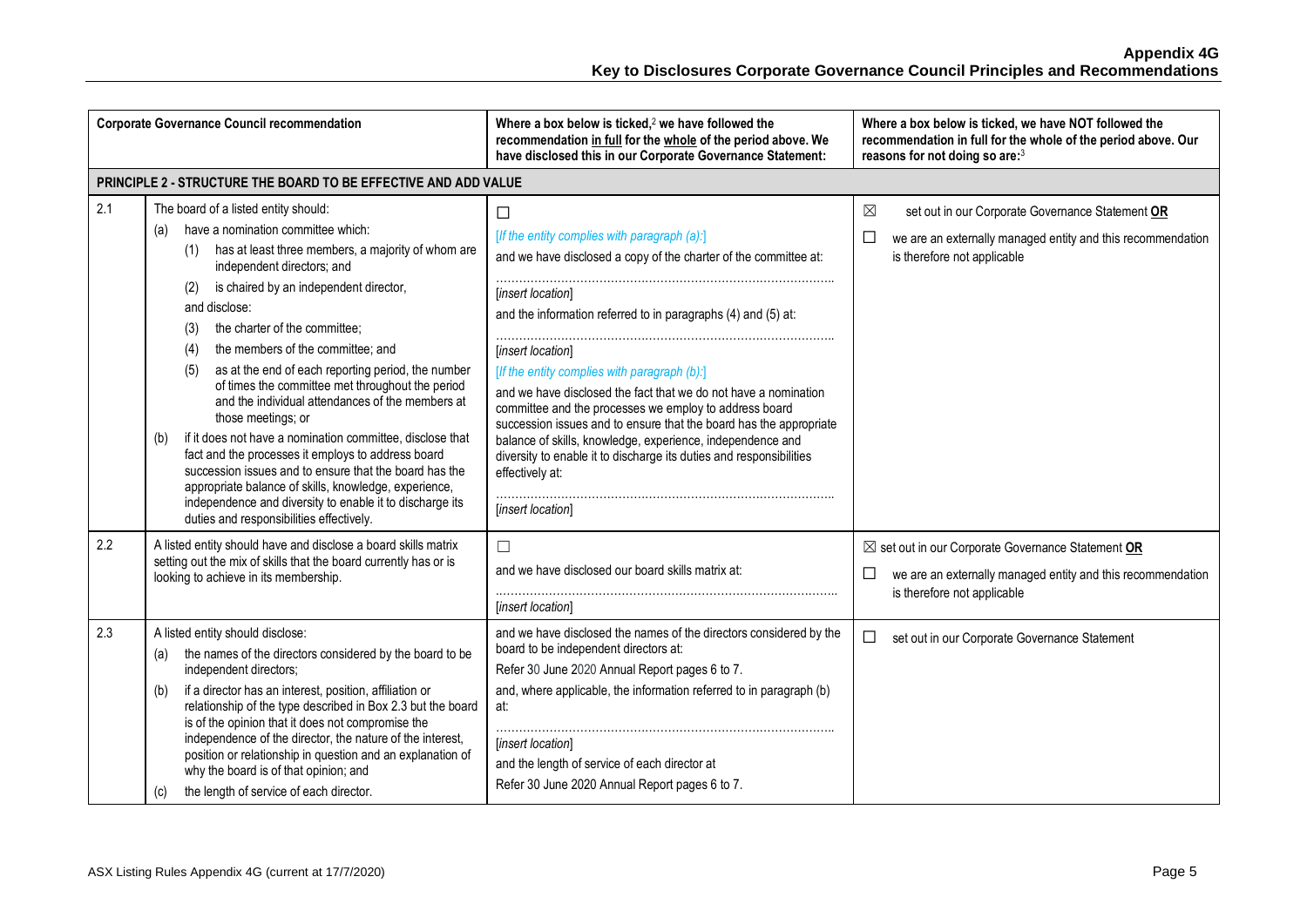|     | <b>Corporate Governance Council recommendation</b>                                                                                                                                                                                                                                            | Where a box below is ticked, <sup>2</sup> we have followed the<br>recommendation in full for the whole of the period above. We<br>have disclosed this in our Corporate Governance Statement: | Where a box below is ticked, we have NOT followed the<br>recommendation in full for the whole of the period above. Our<br>reasons for not doing so are:3           |
|-----|-----------------------------------------------------------------------------------------------------------------------------------------------------------------------------------------------------------------------------------------------------------------------------------------------|----------------------------------------------------------------------------------------------------------------------------------------------------------------------------------------------|--------------------------------------------------------------------------------------------------------------------------------------------------------------------|
| 2.4 | A majority of the board of a listed entity should be independent<br>directors.                                                                                                                                                                                                                | $\boxtimes$                                                                                                                                                                                  | $\Box$<br>set out in our Corporate Governance Statement OR<br>$\Box$<br>we are an externally managed entity and this recommendation<br>is therefore not applicable |
| 2.5 | The chair of the board of a listed entity should be an<br>independent director and, in particular, should not be the same<br>person as the CEO of the entity.                                                                                                                                 | $\boxtimes$                                                                                                                                                                                  | $\Box$<br>set out in our Corporate Governance Statement OR<br>$\Box$<br>we are an externally managed entity and this recommendation<br>is therefore not applicable |
| 2.6 | A listed entity should have a program for inducting new<br>directors and for periodically reviewing whether there is a need<br>for existing directors to undertake professional development to<br>maintain the skills and knowledge needed to perform their role<br>as directors effectively. | $\boxtimes$                                                                                                                                                                                  | $\Box$<br>set out in our Corporate Governance Statement OR<br>$\Box$<br>we are an externally managed entity and this recommendation<br>is therefore not applicable |
|     | PRINCIPLE 3 - INSTIL A CULTURE OF ACTING LAWFULLY, ETHICALLY AND RESPONSIBLY                                                                                                                                                                                                                  |                                                                                                                                                                                              |                                                                                                                                                                    |
| 3.1 | A listed entity should articulate and disclose its values.                                                                                                                                                                                                                                    | $\boxtimes$<br>and we have disclosed our values at:<br>http://www.invextherapeutics.com/aboutus/corporategovernance/cor<br>porategovernanceplan                                              | $\Box$<br>set out in our Corporate Governance Statement                                                                                                            |
| 3.2 | A listed entity should:<br>have and disclose a code of conduct for its directors,<br>(a)<br>senior executives and employees; and<br>ensure that the board or a committee of the board is<br>(b)<br>informed of any material breaches of that code.                                            | $\boxtimes$<br>and we have disclosed our code of conduct at:<br>http://www.invextherapeutics.com/about<br>us/corporategovernance/corporategovernanceplan                                     | □<br>set out in our Corporate Governance Statement                                                                                                                 |
| 3.3 | A listed entity should:<br>have and disclose a whistleblower policy; and<br>(a)<br>ensure that the board or a committee of the board is<br>(b)<br>informed of any material incidents reported under that<br>policy.                                                                           | $\boxtimes$<br>and we have disclosed our whistleblower policy<br>http://www.invextherapeutics.com/about<br>us/corporategovernance/corporategovernanceplan                                    | $\Box$<br>set out in our Corporate Governance Statement                                                                                                            |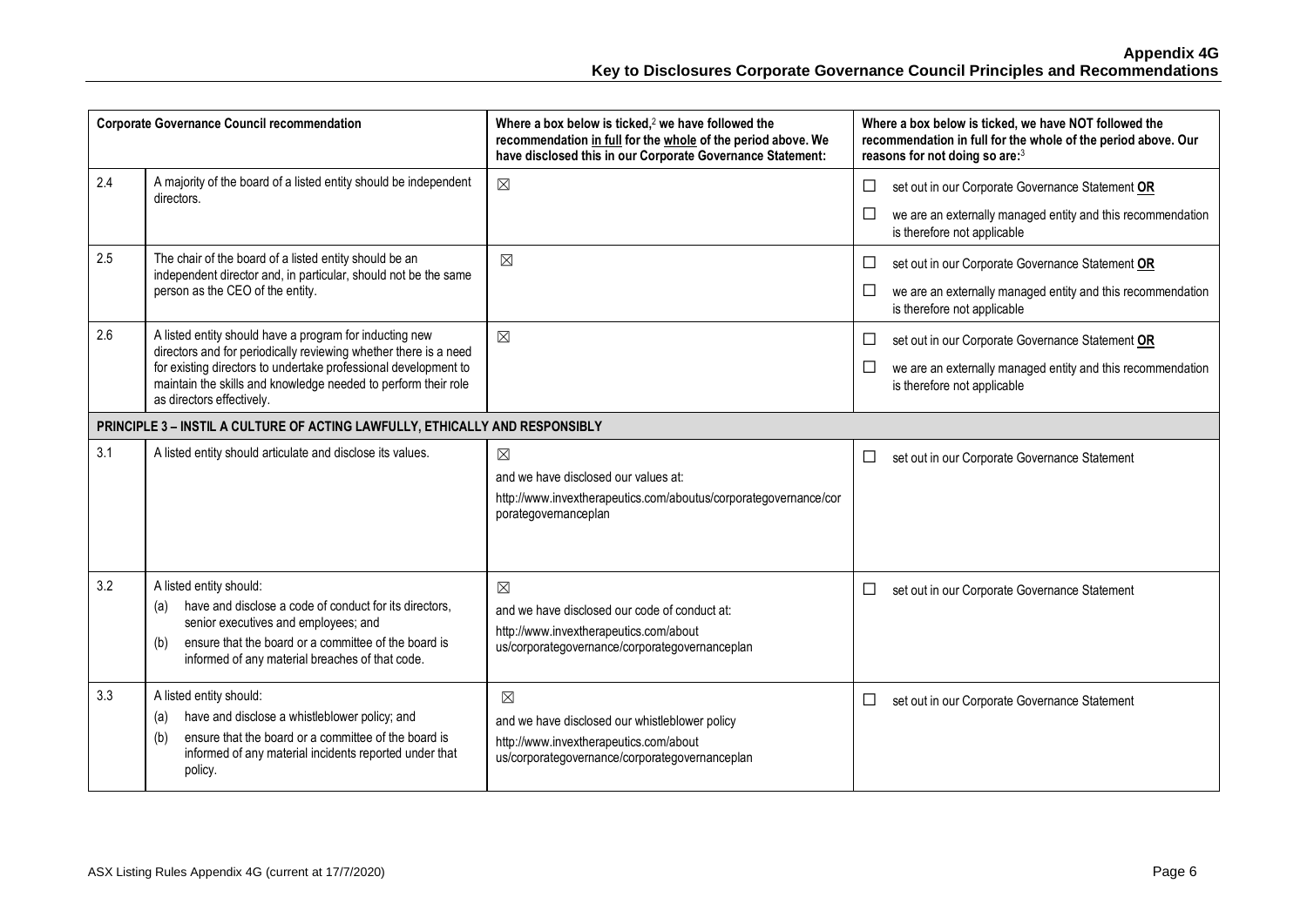|     | <b>Corporate Governance Council recommendation</b>                                                                                                                                                                  | Where a box below is ticked, $2$ we have followed the<br>recommendation in full for the whole of the period above. We<br>have disclosed this in our Corporate Governance Statement: | Where a box below is ticked, we have NOT followed the<br>recommendation in full for the whole of the period above. Our<br>reasons for not doing so are: <sup>3</sup> |
|-----|---------------------------------------------------------------------------------------------------------------------------------------------------------------------------------------------------------------------|-------------------------------------------------------------------------------------------------------------------------------------------------------------------------------------|----------------------------------------------------------------------------------------------------------------------------------------------------------------------|
| 3.4 | A listed entity should:<br>have and disclose an anti-bribery and corruption policy;<br>(a)<br>and<br>ensure that the board or committee of the board is<br>(b)<br>informed of any material breaches of that policy. | $\boxtimes$<br>and we have disclosed our anti-bribery and corruption policy at:<br>http://www.invextherapeutics.com/about<br>us/corporategovernance/corporategovernanceplan         | set out in our Corporate Governance Statement                                                                                                                        |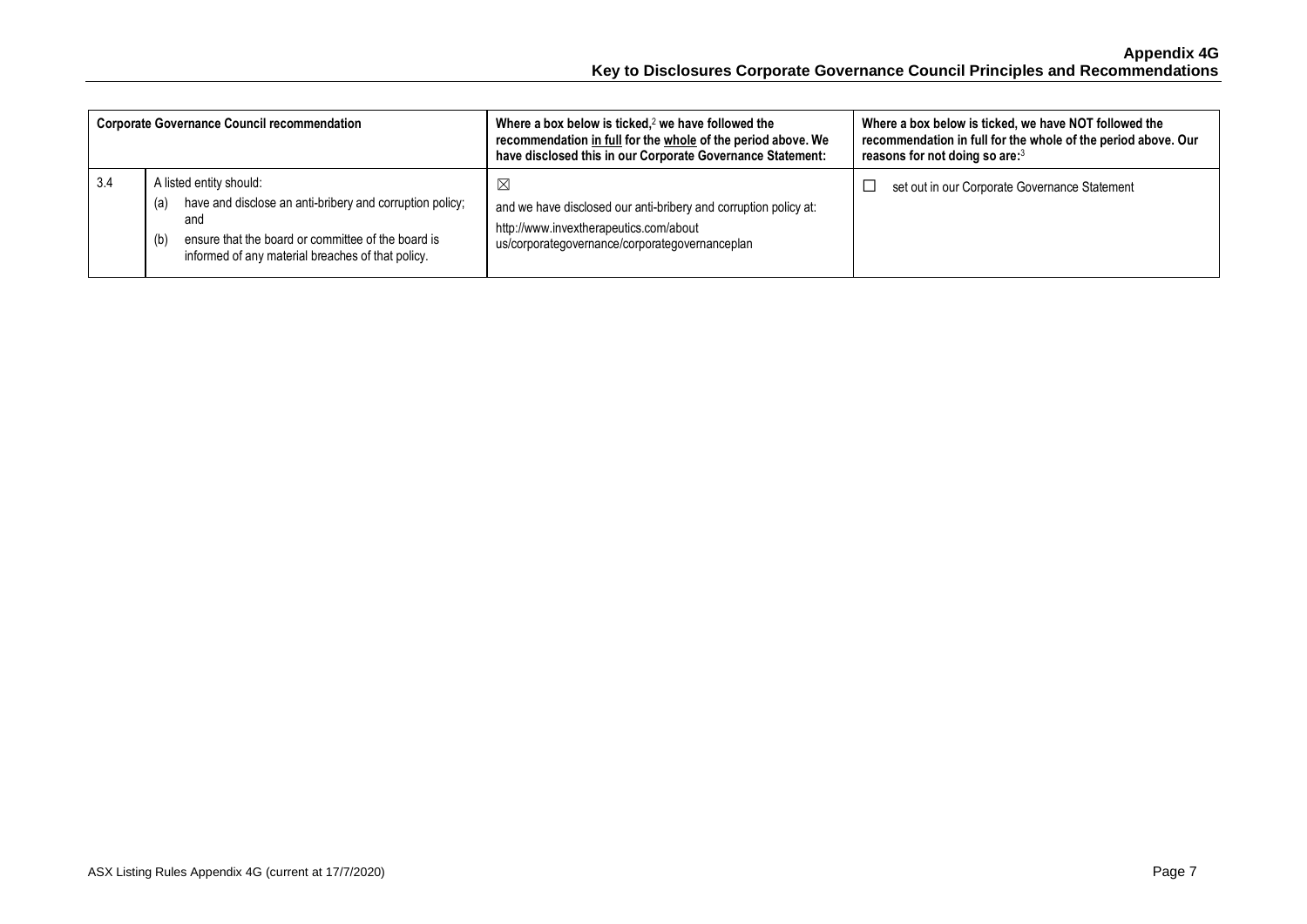|     | <b>Corporate Governance Council recommendation</b>                                                                                                                                                                                                                                                                                                                                                                                                                                                                                                                                                                                                                                                                                                                                                                                                                                                                                                                                                  | Where a box below is ticked, $2$ we have followed the<br>recommendation in full for the whole of the period above. We<br>have disclosed this in our Corporate Governance Statement:                                                                                                                                                                                                                                                                                                                                                                                                                                                                | Where a box below is ticked, we have NOT followed the<br>recommendation in full for the whole of the period above. Our<br>reasons for not doing so are:3 |
|-----|-----------------------------------------------------------------------------------------------------------------------------------------------------------------------------------------------------------------------------------------------------------------------------------------------------------------------------------------------------------------------------------------------------------------------------------------------------------------------------------------------------------------------------------------------------------------------------------------------------------------------------------------------------------------------------------------------------------------------------------------------------------------------------------------------------------------------------------------------------------------------------------------------------------------------------------------------------------------------------------------------------|----------------------------------------------------------------------------------------------------------------------------------------------------------------------------------------------------------------------------------------------------------------------------------------------------------------------------------------------------------------------------------------------------------------------------------------------------------------------------------------------------------------------------------------------------------------------------------------------------------------------------------------------------|----------------------------------------------------------------------------------------------------------------------------------------------------------|
|     | PRINCIPLE 4 - SAFEGUARD THE INTEGRITY OF CORPORATE REPORTS                                                                                                                                                                                                                                                                                                                                                                                                                                                                                                                                                                                                                                                                                                                                                                                                                                                                                                                                          |                                                                                                                                                                                                                                                                                                                                                                                                                                                                                                                                                                                                                                                    |                                                                                                                                                          |
| 4.1 | The board of a listed entity should:<br>have an audit committee which:<br>(a)<br>has at least three members, all of whom are non-<br>(1)<br>executive directors and a majority of whom are<br>independent directors; and<br>is chaired by an independent director, who is not<br>(2)<br>the chair of the board.<br>and disclose:<br>the charter of the committee;<br>(3)<br>the relevant qualifications and experience of the<br>(4)<br>members of the committee; and<br>in relation to each reporting period, the number of<br>(5)<br>times the committee met throughout the period and<br>the individual attendances of the members at those<br>meetings; or<br>if it does not have an audit committee, disclose that fact<br>(b)<br>and the processes it employs that independently verify<br>and safeguard the integrity of its corporate reporting,<br>including the processes for the appointment and removal<br>of the external auditor and the rotation of the audit<br>engagement partner. | $\Box$<br>[If the entity complies with paragraph (a):]<br>and we have disclosed a copy of the charter of the committee at:<br>[insert location]<br>and the information referred to in paragraphs (4) and (5) at:<br>[insert location]<br>[If the entity complies with paragraph (b):]<br>and we have disclosed the fact that we do not have an audit<br>committee and the processes we employ that independently verify<br>and safeguard the integrity of our corporate reporting, including the<br>processes for the appointment and removal of the external auditor<br>and the rotation of the audit engagement partner at:<br>[insert location] | ⊠<br>set out in our Corporate Governance Statement                                                                                                       |
| 4.2 | The board of a listed entity should, before it approves the<br>entity's financial statements for a financial period, receive from<br>its CEO and CFO a declaration that, in their opinion, the<br>financial records of the entity have been properly maintained<br>and that the financial statements comply with the appropriate<br>accounting standards and give a true and fair view of the<br>financial position and performance of the entity and that the<br>opinion has been formed on the basis of a sound system of risk<br>management and internal control which is operating effectively.                                                                                                                                                                                                                                                                                                                                                                                                 | $\boxtimes$                                                                                                                                                                                                                                                                                                                                                                                                                                                                                                                                                                                                                                        | set out in our Corporate Governance Statement<br>$\Box$                                                                                                  |
| 4.3 | A listed entity should disclose its process to verify the integrity<br>of any periodic corporate report it releases to the market that is<br>not audited or reviewed by an external auditor.                                                                                                                                                                                                                                                                                                                                                                                                                                                                                                                                                                                                                                                                                                                                                                                                        | $\boxtimes$                                                                                                                                                                                                                                                                                                                                                                                                                                                                                                                                                                                                                                        | set out in our Corporate Governance Statement<br>$\Box$                                                                                                  |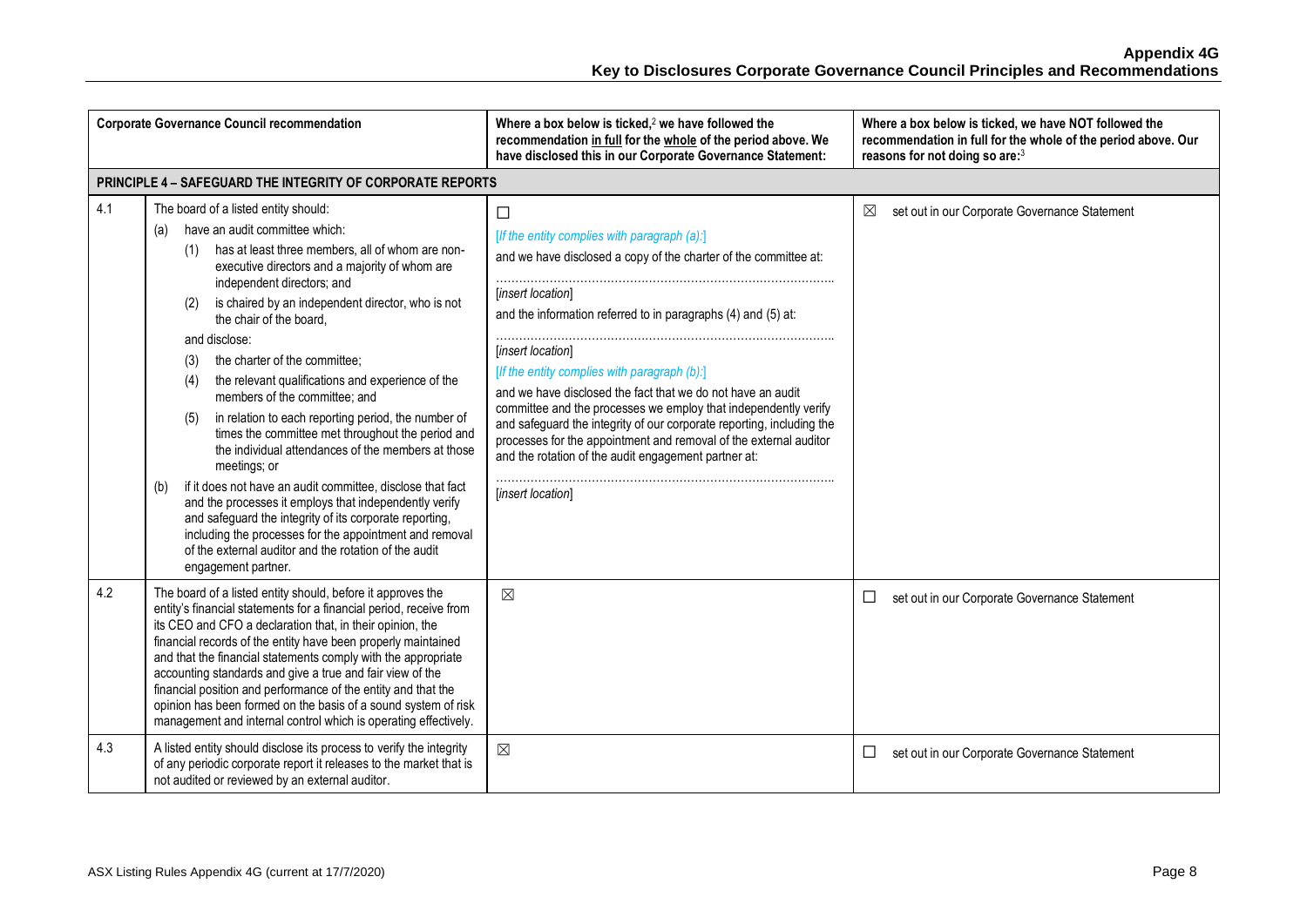| <b>Corporate Governance Council recommendation</b> |                                                                                                                                                                                                                    | Where a box below is ticked, $2$ we have followed the<br>recommendation in full for the whole of the period above. We<br>have disclosed this in our Corporate Governance Statement:                                   | Where a box below is ticked, we have NOT followed the<br>recommendation in full for the whole of the period above. Our<br>reasons for not doing so are:3 |
|----------------------------------------------------|--------------------------------------------------------------------------------------------------------------------------------------------------------------------------------------------------------------------|-----------------------------------------------------------------------------------------------------------------------------------------------------------------------------------------------------------------------|----------------------------------------------------------------------------------------------------------------------------------------------------------|
|                                                    | <b>PRINCIPLE 5 - MAKE TIMELY AND BALANCED DISCLOSURE</b>                                                                                                                                                           |                                                                                                                                                                                                                       |                                                                                                                                                          |
| 5.1                                                | A listed entity should have and disclose a written policy for<br>complying with its continuous disclosure obligations under<br>listing rule 3.1.                                                                   | $\boxtimes$<br>and we have disclosed our continuous disclosure compliance policy<br>at:<br>http://www.invextherapeutics.com/about<br>us/corporategovernance/corporategovernanceplan                                   | $\Box$<br>set out in our Corporate Governance Statement                                                                                                  |
| 5.2                                                | A listed entity should ensure that its board receives copies of all<br>material market announcements promptly after they have been<br>made.                                                                        | $\boxtimes$                                                                                                                                                                                                           | $\Box$<br>set out in our Corporate Governance Statement                                                                                                  |
| 5.3                                                | A listed entity that gives a new and substantive investor or<br>analyst presentation should release a copy of the presentation<br>materials on the ASX Market Announcements Platform ahead<br>of the presentation. | $\boxtimes$                                                                                                                                                                                                           | □<br>set out in our Corporate Governance Statement                                                                                                       |
|                                                    | PRINCIPLE 6 - RESPECT THE RIGHTS OF SECURITY HOLDERS                                                                                                                                                               |                                                                                                                                                                                                                       |                                                                                                                                                          |
| 6.1                                                | A listed entity should provide information about itself and its<br>governance to investors via its website.                                                                                                        | $\boxtimes$<br>and we have disclosed information about us and our governance on<br>our website at:<br>http://www.invextherapeutics.com/about<br>us/corporategovernance/corporategovernanceplan                        | $\Box$<br>set out in our Corporate Governance Statement                                                                                                  |
| 6.2                                                | A listed entity should have an investor relations program that<br>facilitates effective two-way communication with investors.                                                                                      | $\boxtimes$                                                                                                                                                                                                           | □<br>set out in our Corporate Governance Statement                                                                                                       |
| 6.3                                                | A listed entity should disclose how it facilitates and encourages<br>participation at meetings of security holders.                                                                                                | $\boxtimes$<br>and we have disclosed how we facilitate and encourage participation<br>at meetings of security holders at:<br>http://www.invextherapeutics.com/about<br>us/corporategovernance/corporategovernanceplan | $\Box$<br>set out in our Corporate Governance Statement                                                                                                  |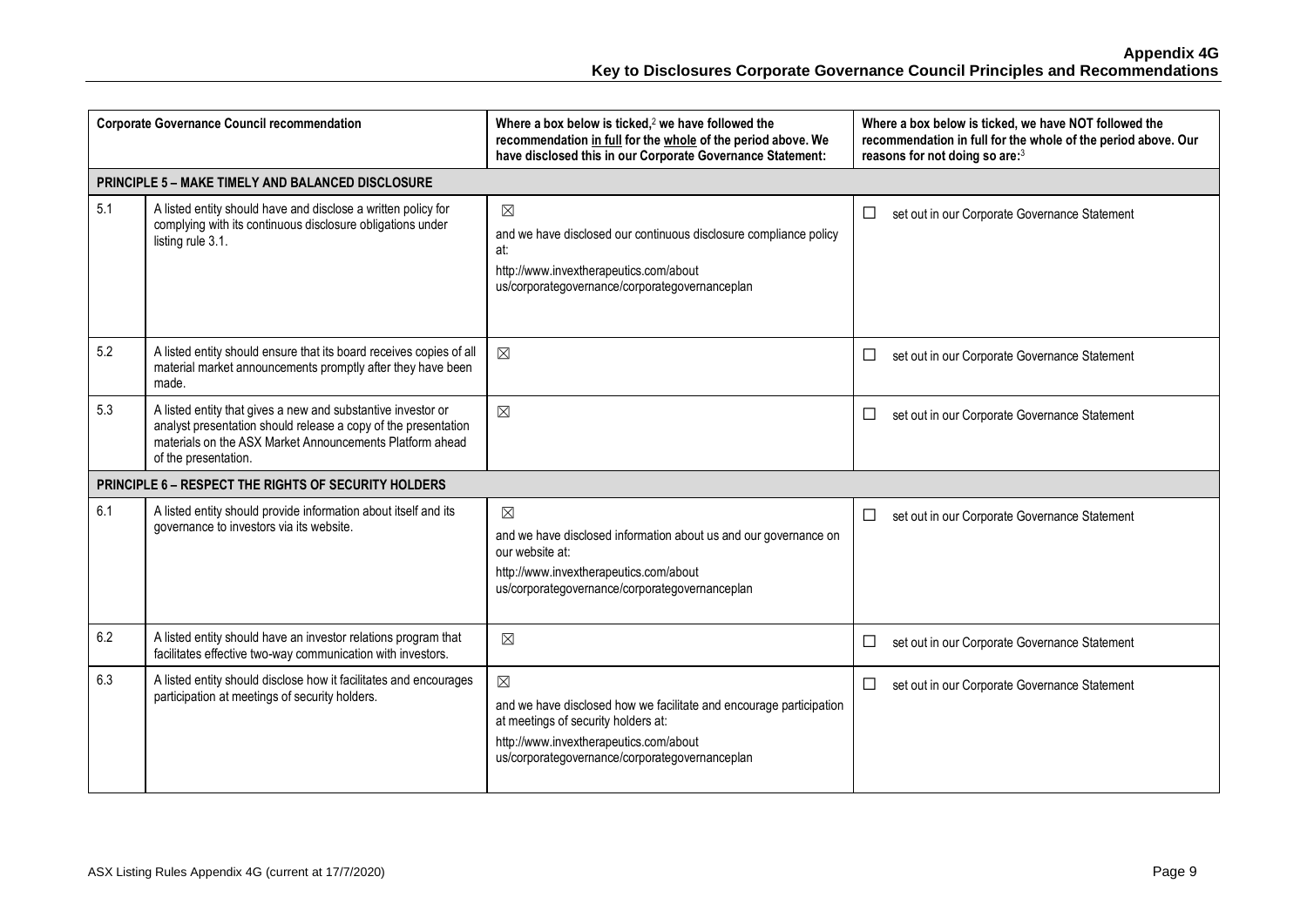|     | <b>Corporate Governance Council recommendation</b>                                                                                                                                                                                                                                                                                                                                                                                                                                                                                                                                                                                                                                                                                                                | Where a box below is ticked, $2$ we have followed the<br>recommendation in full for the whole of the period above. We<br>have disclosed this in our Corporate Governance Statement:                                                                                                                                                                                                                                                                                                                 | Where a box below is ticked, we have NOT followed the<br>recommendation in full for the whole of the period above. Our<br>reasons for not doing so are:3 |
|-----|-------------------------------------------------------------------------------------------------------------------------------------------------------------------------------------------------------------------------------------------------------------------------------------------------------------------------------------------------------------------------------------------------------------------------------------------------------------------------------------------------------------------------------------------------------------------------------------------------------------------------------------------------------------------------------------------------------------------------------------------------------------------|-----------------------------------------------------------------------------------------------------------------------------------------------------------------------------------------------------------------------------------------------------------------------------------------------------------------------------------------------------------------------------------------------------------------------------------------------------------------------------------------------------|----------------------------------------------------------------------------------------------------------------------------------------------------------|
| 6.4 | A listed entity should ensure that all substantive resolutions at a<br>meeting of security holders are decided by a poll rather than by<br>a show of hands.                                                                                                                                                                                                                                                                                                                                                                                                                                                                                                                                                                                                       | $\boxtimes$                                                                                                                                                                                                                                                                                                                                                                                                                                                                                         | set out in our Corporate Governance Statement<br>ப                                                                                                       |
| 6.5 | A listed entity should give security holders the option to receive<br>communications from, and send communications to, the entity<br>and its security registry electronically.                                                                                                                                                                                                                                                                                                                                                                                                                                                                                                                                                                                    | $\boxtimes$                                                                                                                                                                                                                                                                                                                                                                                                                                                                                         | set out in our Corporate Governance Statement<br>ப                                                                                                       |
|     | <b>PRINCIPLE 7 - RECOGNISE AND MANAGE RISK</b>                                                                                                                                                                                                                                                                                                                                                                                                                                                                                                                                                                                                                                                                                                                    |                                                                                                                                                                                                                                                                                                                                                                                                                                                                                                     |                                                                                                                                                          |
| 7.1 | The board of a listed entity should:<br>have a committee or committees to oversee risk, each of<br>(a)<br>which:<br>has at least three members, a majority of whom are<br>(1)<br>independent directors; and<br>is chaired by an independent director,<br>(2)<br>and disclose:<br>the charter of the committee;<br>(3)<br>the members of the committee; and<br>(4)<br>as at the end of each reporting period, the number<br>(5)<br>of times the committee met throughout the period<br>and the individual attendances of the members at<br>those meetings; or<br>if it does not have a risk committee or committees that<br>(b)<br>satisfy (a) above, disclose that fact and the processes it<br>employs for overseeing the entity's risk management<br>framework. | $\Box$<br>[If the entity complies with paragraph (a):]<br>and we have disclosed a copy of the charter of the committee at:<br>[insert location]<br>and the information referred to in paragraphs (4) and (5) at:<br>[insert location]<br>[If the entity complies with paragraph (b):]<br>and we have disclosed the fact that we do not have a risk committee<br>or committees that satisfy (a) and the processes we employ for<br>overseeing our risk management framework at:<br>[insert location] | $\boxtimes$ set out in our Corporate Governance Statement                                                                                                |
| 7.2 | The board or a committee of the board should:<br>review the entity's risk management framework at least<br>(a)<br>annually to satisfy itself that it continues to be sound and<br>that the entity is operating with due regard to the risk<br>appetite set by the board; and<br>disclose, in relation to each reporting period, whether                                                                                                                                                                                                                                                                                                                                                                                                                           | $\Box$<br>and we have disclosed whether a review of the entity's risk<br>management framework was undertaken during the reporting period<br>at:                                                                                                                                                                                                                                                                                                                                                     | $\boxtimes$ set out in our Corporate Governance Statement                                                                                                |
|     | (b)<br>such a review has taken place.                                                                                                                                                                                                                                                                                                                                                                                                                                                                                                                                                                                                                                                                                                                             | [insert location]                                                                                                                                                                                                                                                                                                                                                                                                                                                                                   |                                                                                                                                                          |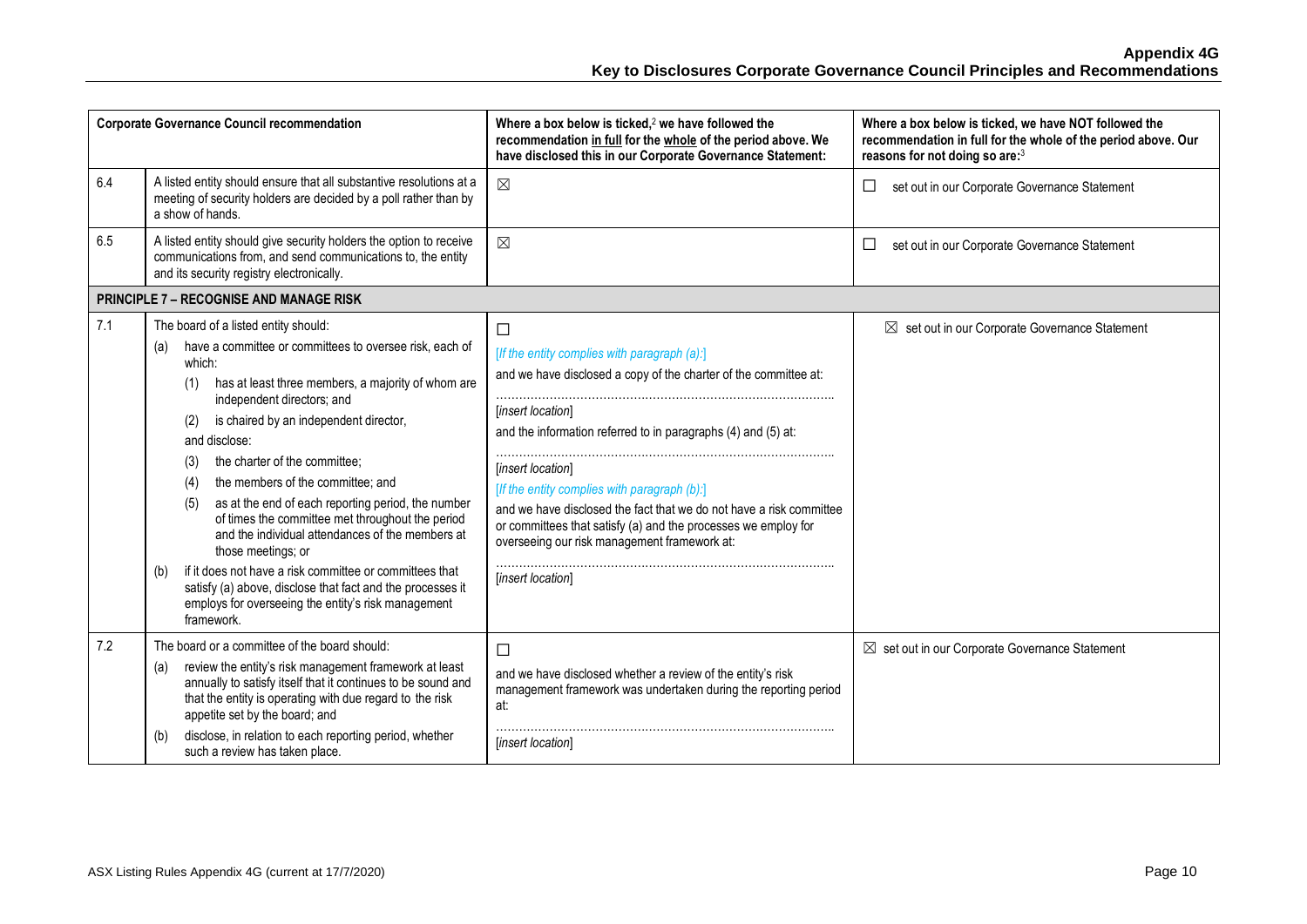|     | <b>Corporate Governance Council recommendation</b>                                                                                                                                                                                                                                                                                                                                       | Where a box below is ticked, $2$ we have followed the<br>recommendation in full for the whole of the period above. We<br>have disclosed this in our Corporate Governance Statement:                                                                                                                                                                                                                                                                                                                 | Where a box below is ticked, we have NOT followed the<br>recommendation in full for the whole of the period above. Our<br>reasons for not doing so are:3 |
|-----|------------------------------------------------------------------------------------------------------------------------------------------------------------------------------------------------------------------------------------------------------------------------------------------------------------------------------------------------------------------------------------------|-----------------------------------------------------------------------------------------------------------------------------------------------------------------------------------------------------------------------------------------------------------------------------------------------------------------------------------------------------------------------------------------------------------------------------------------------------------------------------------------------------|----------------------------------------------------------------------------------------------------------------------------------------------------------|
| 7.3 | A listed entity should disclose:<br>if it has an internal audit function, how the function is<br>(a)<br>structured and what role it performs; or<br>if it does not have an internal audit function, that fact and<br>(b)<br>the processes it employs for evaluating and continually<br>improving the effectiveness of its governance, risk<br>management and internal control processes. | $\Box$<br>[If the entity complies with paragraph (a):]<br>and we have disclosed how our internal audit function is structured<br>and what role it performs at:<br>[insert location]<br>[If the entity complies with paragraph (b):]<br>and we have disclosed the fact that we do not have an internal audit<br>function and the processes we employ for evaluating and continually<br>improving the effectiveness of our risk management and internal<br>control processes at:<br>[insert location] | set out in our Corporate Governance Statement<br>⊠                                                                                                       |
| 7.4 | A listed entity should disclose whether it has any material<br>exposure to environmental or social risks and, if it does, how it<br>manages or intends to manage those risks.                                                                                                                                                                                                            | $\boxtimes$<br>and we have disclosed whether we have any material exposure to<br>environmental and social risks at:<br><i>linsert location1</i><br>and, if we do, how we manage or intend to manage those risks at:<br><i>linsert location</i>                                                                                                                                                                                                                                                      | set out in our Corporate Governance Statement<br>⊔                                                                                                       |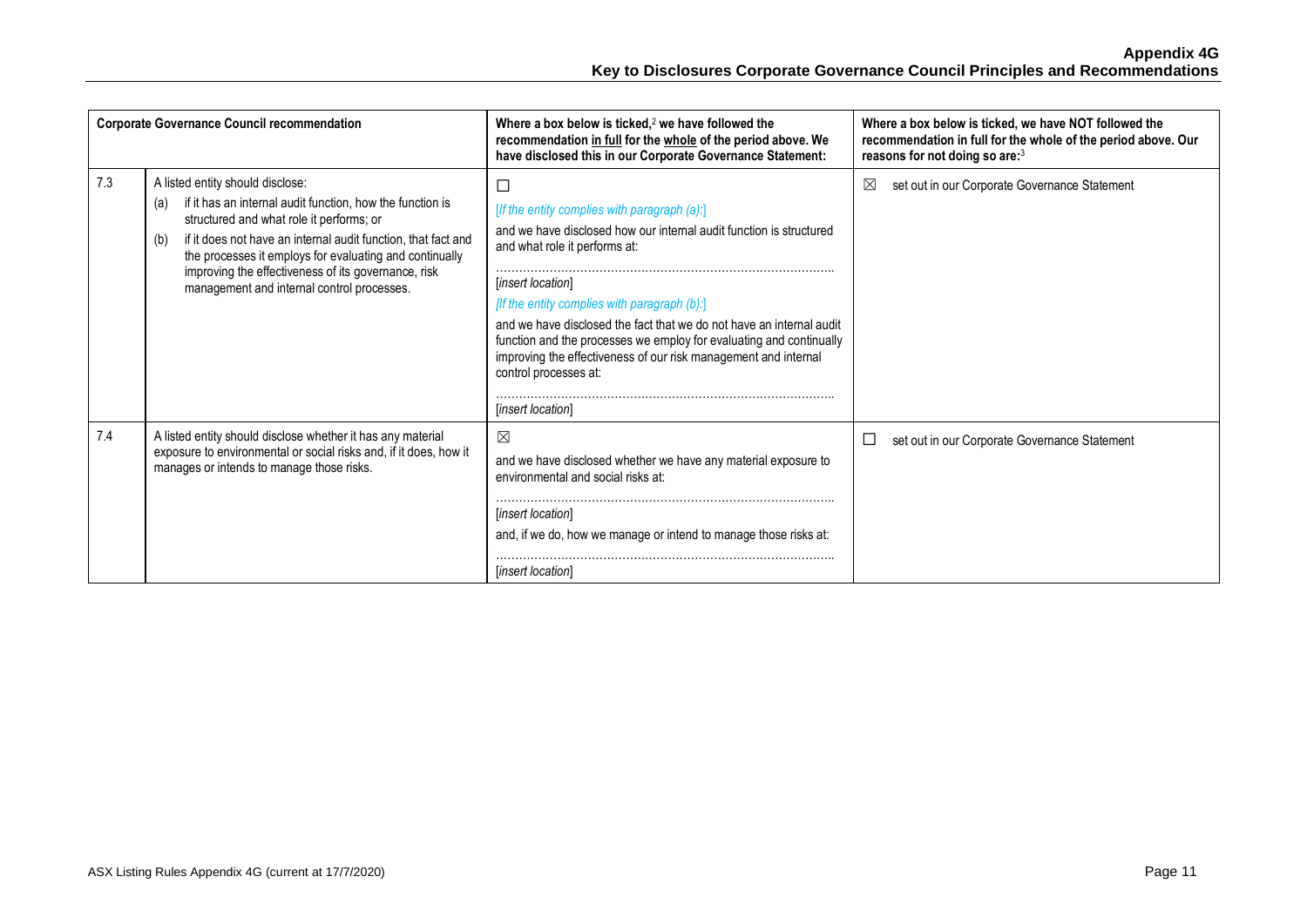| <b>Corporate Governance Council recommendation</b>     |                                                                                                                                                                                                                                                                                                                                                                                                                                                                                                                                                                                                                                                                                                                                                                                                                     | Where a box below is ticked, $2$ we have followed the<br>recommendation in full for the whole of the period above. We<br>have disclosed this in our Corporate Governance Statement:                                                                                                                                                                                                                                                                                                                                                                                                       | Where a box below is ticked, we have NOT followed the<br>recommendation in full for the whole of the period above. Our<br>reasons for not doing so are:3                                                                                                                                     |  |  |  |
|--------------------------------------------------------|---------------------------------------------------------------------------------------------------------------------------------------------------------------------------------------------------------------------------------------------------------------------------------------------------------------------------------------------------------------------------------------------------------------------------------------------------------------------------------------------------------------------------------------------------------------------------------------------------------------------------------------------------------------------------------------------------------------------------------------------------------------------------------------------------------------------|-------------------------------------------------------------------------------------------------------------------------------------------------------------------------------------------------------------------------------------------------------------------------------------------------------------------------------------------------------------------------------------------------------------------------------------------------------------------------------------------------------------------------------------------------------------------------------------------|----------------------------------------------------------------------------------------------------------------------------------------------------------------------------------------------------------------------------------------------------------------------------------------------|--|--|--|
| <b>PRINCIPLE 8 - REMUNERATE FAIRLY AND RESPONSIBLY</b> |                                                                                                                                                                                                                                                                                                                                                                                                                                                                                                                                                                                                                                                                                                                                                                                                                     |                                                                                                                                                                                                                                                                                                                                                                                                                                                                                                                                                                                           |                                                                                                                                                                                                                                                                                              |  |  |  |
| 8.1                                                    | The board of a listed entity should:<br>have a remuneration committee which:<br>(a)<br>has at least three members, a majority of whom are<br>(1)<br>independent directors; and<br>is chaired by an independent director,<br>(2)<br>and disclose:<br>the charter of the committee;<br>(3)<br>the members of the committee; and<br>(4)<br>as at the end of each reporting period, the number<br>(5)<br>of times the committee met throughout the period<br>and the individual attendances of the members at<br>those meetings; or<br>if it does not have a remuneration committee, disclose<br>(b)<br>that fact and the processes it employs for setting the level<br>and composition of remuneration for directors and senior<br>executives and ensuring that such remuneration is<br>appropriate and not excessive. | П<br>[If the entity complies with paragraph (a):]<br>and we have disclosed a copy of the charter of the committee at:<br>[insert location]<br>and the information referred to in paragraphs (4) and (5) at:<br>[insert location]<br>[If the entity complies with paragraph (b):]<br>and we have disclosed the fact that we do not have a remuneration<br>committee and the processes we employ for setting the level and<br>composition of remuneration for directors and senior executives and<br>ensuring that such remuneration is appropriate and not excessive:<br>[insert location] | $\boxtimes$<br>set out in our Corporate Governance Statement OR<br>$\Box$<br>we are an externally managed entity and this recommendation<br>is therefore not applicable                                                                                                                      |  |  |  |
| 8.2                                                    | A listed entity should separately disclose its policies and<br>practices regarding the remuneration of non-executive directors<br>and the remuneration of executive directors and other senior<br>executives.                                                                                                                                                                                                                                                                                                                                                                                                                                                                                                                                                                                                       | $\boxtimes$<br>and we have disclosed separately our remuneration policies and<br>practices regarding the remuneration of non-executive directors and<br>the remuneration of executive directors and other senior executives<br>at:<br>Annual Report 30 June 2020 pages 11-18                                                                                                                                                                                                                                                                                                              | set out in our Corporate Governance Statement OR<br>□<br>$\Box$<br>we are an externally managed entity and this recommendation<br>is therefore not applicable                                                                                                                                |  |  |  |
| 8.3                                                    | A listed entity which has an equity-based remuneration scheme<br>should:<br>have a policy on whether participants are permitted to<br>(a)<br>enter into transactions (whether through the use of<br>derivatives or otherwise) which limit the economic risk of<br>participating in the scheme; and<br>disclose that policy or a summary of it.<br>(b)                                                                                                                                                                                                                                                                                                                                                                                                                                                               | $\Box$<br>and we have disclosed our policy on this issue or a summary of it at:<br>[insert location]                                                                                                                                                                                                                                                                                                                                                                                                                                                                                      | $\boxtimes$<br>set out in our Corporate Governance Statement OR<br>$\Box$<br>we do not have an equity-based remuneration scheme and<br>this recommendation is therefore not applicable OR<br>□<br>we are an externally managed entity and this recommendation<br>is therefore not applicable |  |  |  |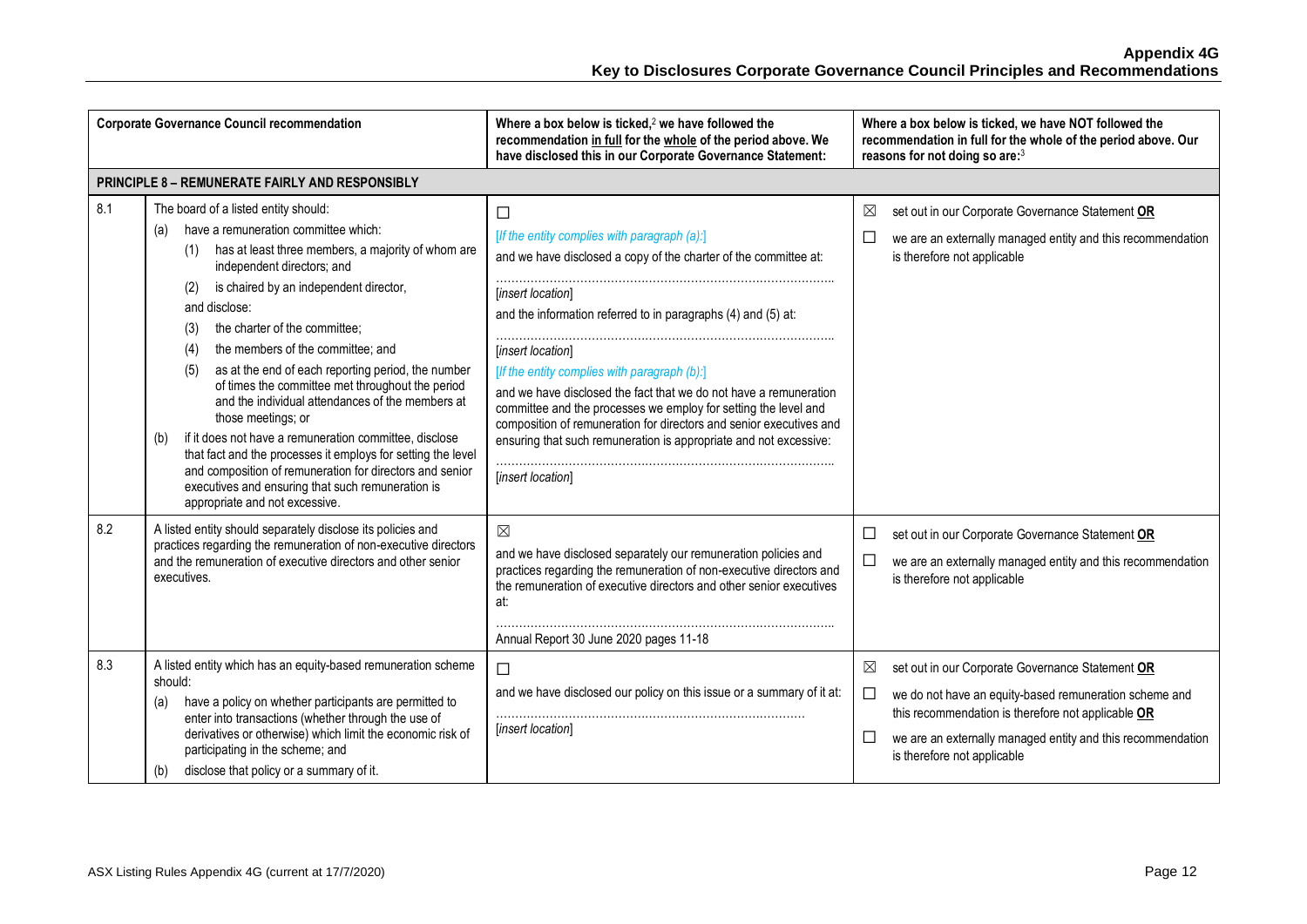| <b>Corporate Governance Council recommendation</b>                      |                                                                                                                                                                                                                                                                                                                                                                                                                               | Where a box below is ticked, $2$ we have followed the<br>recommendation in full for the whole of the period above. We<br>have disclosed this in our Corporate Governance Statement: | Where a box below is ticked, we have NOT followed the<br>recommendation in full for the whole of the period above. Our<br>reasons for not doing so are:3                                                                                                                                                                                   |  |  |  |
|-------------------------------------------------------------------------|-------------------------------------------------------------------------------------------------------------------------------------------------------------------------------------------------------------------------------------------------------------------------------------------------------------------------------------------------------------------------------------------------------------------------------|-------------------------------------------------------------------------------------------------------------------------------------------------------------------------------------|--------------------------------------------------------------------------------------------------------------------------------------------------------------------------------------------------------------------------------------------------------------------------------------------------------------------------------------------|--|--|--|
| ADDITIONAL RECOMMENDATIONS THAT APPLY ONLY IN CERTAIN CASES             |                                                                                                                                                                                                                                                                                                                                                                                                                               |                                                                                                                                                                                     |                                                                                                                                                                                                                                                                                                                                            |  |  |  |
| 9.1                                                                     | A listed entity with a director who does not speak the language<br>in which board or security holder meetings are held or key<br>corporate documents are written should disclose the processes<br>it has in place to ensure the director understands and can<br>contribute to the discussions at those meetings and<br>understands and can discharge their obligations in relation to<br>those documents.                     | $\Box$<br>and we have disclosed information about the processes in place at:<br>[insert location]                                                                                   | set out in our Corporate Governance Statement OR<br>$\Box$<br>$\Box$<br>we do not have a director in this position and this<br>recommendation is therefore not applicable OR<br>$\Box$<br>we are an externally managed entity and this recommendation<br>is therefore not applicable                                                       |  |  |  |
| 9.2                                                                     | A listed entity established outside Australia should ensure that<br>meetings of security holders are held at a reasonable place and<br>time.                                                                                                                                                                                                                                                                                  | $\Box$                                                                                                                                                                              | set out in our Corporate Governance Statement OR<br>⊔<br>$\Box$<br>we are established in Australia and this recommendation is<br>therefore not applicable OR<br>$\Box$<br>we are an externally managed entity and this recommendation<br>is therefore not applicable                                                                       |  |  |  |
| 9.3                                                                     | A listed entity established outside Australia, and an externally<br>managed listed entity that has an AGM, should ensure that its<br>external auditor attends its AGM and is available to answer<br>questions from security holders relevant to the audit.                                                                                                                                                                    | $\Box$                                                                                                                                                                              | set out in our Corporate Governance Statement OR<br>⊔<br>$\Box$<br>we are established in Australia and not an externally managed<br>listed entity and this recommendation is therefore not<br>applicable<br>$\Box$<br>we are an externally managed entity that does not hold an<br>AGM and this recommendation is therefore not applicable |  |  |  |
| ADDITIONAL DISCLOSURES APPLICABLE TO EXTERNALLY MANAGED LISTED ENTITIES |                                                                                                                                                                                                                                                                                                                                                                                                                               |                                                                                                                                                                                     |                                                                                                                                                                                                                                                                                                                                            |  |  |  |
|                                                                         | Alternative to Recommendation 1.1 for externally managed<br>listed entities:<br>The responsible entity of an externally managed listed entity<br>should disclose:<br>the arrangements between the responsible entity and the<br>(a)<br>listed entity for managing the affairs of the listed entity;<br>and<br>the role and responsibility of the board of the responsible<br>(b)<br>entity for overseeing those arrangements. | $\Box$<br>and we have disclosed the information referred to in paragraphs (a)<br>and (b) at:<br>[insert location]                                                                   | set out in our Corporate Governance Statement<br>$\Box$                                                                                                                                                                                                                                                                                    |  |  |  |